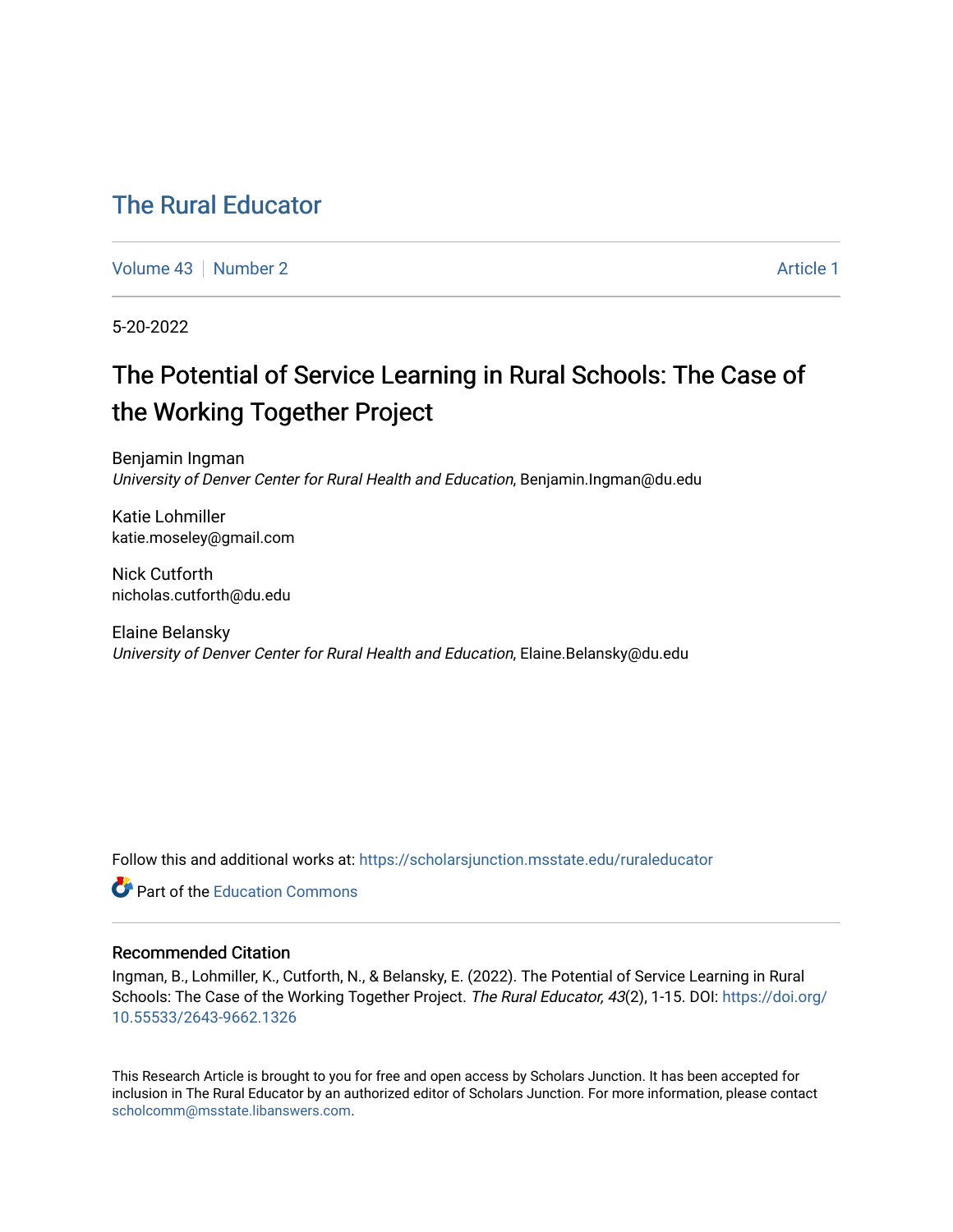#### *Research Article*

## **The Potential of Service Learning in Rural Schools: The Case of the Working Together Project**

## **Benjamin C. Ingman Katie Lohmiller Nick Cutforth Elaine S. Belansky**

*Service learning has been established as a promising method of teaching and learning that engages youth as change agents in their schools and communities. But service learning has not been widely implemented or studied in rural K-12 schools. This study explores the case of a service learning curriculum, the Working Together Project (WTP), in a rural, high-poverty school. Data collection included classroom observations, surveys, and individual/focus group interviews with participants of the curriculum. The case study findings illustrate how the WTP curriculum unfolded with students, benefits for the school (cross-generational collaboration, school introspection and improvement), benefits for the students (collaborative skills, professional skills, growth, and maturity), and the challenges of the WTP. This case highlights the potential of service learning to promote democratic citizenship in rural schools and communities.* 

Over one third of schools in the United States are considered "rural" (Autio & Deussen, 2017). Rural schools represent a range of people and communities but tend to be positioned in geographically unique and/or isolated locations and serve small student bodies (Wilcox, 2014). It is common for these staff members, teachers in particular, to hold several positions within the school that extend beyond traditional "teacher duties" (Glover et al., 2016). Rural school districts face unique challenges such as smaller staffing, collegial isolation, reliance on uncertified teachers, and a lack of resources to implement federal mandates (Barley, 2009; Belansky et al., 2009; Eppley, 2009; Schafft, 2016; Yettick et al., 2014) while being charged to implement "national education policies [that] often do not fit with the needs and material circumstances" (Gallo & Beckman, 2016, p. 1) of rural schools (see Bryant, 2010). These challenges can make it difficult for rural schools to provide the breadth of academic programs needed by students (Wilcox, 2014).

Rural schools also have many assets to leverage the implementation of innovative curricula. Rural teachers, for example, have similar levels of education and years of teaching experience as their urban counterparts (Glover et al., 2016). Professional development offerings are also increasingly available in virtual formats (McConnell et al., 2012), which has been expedited by the COVID-19 pandemic, and improved access to professional development in rural

settings. In addition to their educational role, rural schools often serve as multipurpose institutions in their communities by providing other critical services and supports to the surrounding communities (Schafft, 2016). Recent federal education legislation has also grown to provide more concerted attention to rural schools (Brenner, 2016). Other assets, such as close-knit communities, small class sizes, and access to outdoor recreation, position rural schools as optimal environments for community-oriented curricula (Stern, 1994). These assets and challenges provide an important context for rural schools to implement innovative curriculum models, such as service learning.

#### **Service Learning**

Service learning is an educational approach that blends active community-based experiences with discussions and reflections about those experiences. Strong service-learning curricula allow students to connect academic learning with problems and needs in their community in ways that have meaning for themselves and others (Moely et al., 2009). When undertaking service learning projects, students use a variety of methods to evaluate information and think creatively to solve community problems and advocate for changes in policies and practices to address common concerns (National Commission on Service Learning, 2002).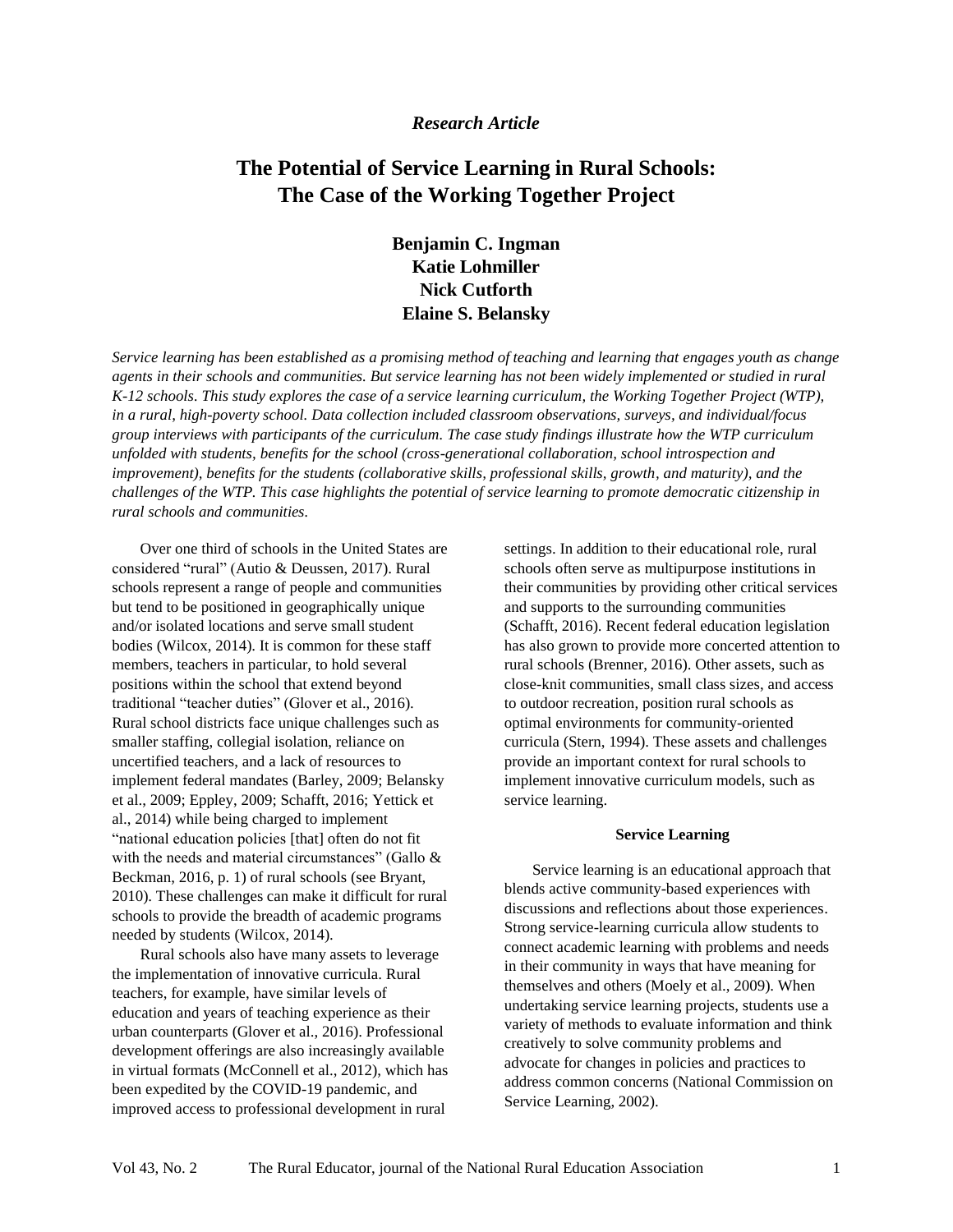Service learning has the potential to teach young people about their roles and responsibilities as citizens in a democratic society (Giles & Eyler, 1994). The practice of democratic citizenship in service learning can provide students an opportunity to develop skills of listening, communication, compromise, and problem solving. They can also learn how to communicate their thoughts and actions to others through oral, written, or visual representations (Sturgill, 2013). As a result of service learning, students may also experience stronger connection to their communities, have a more critical understanding of their role in them, and experience community efficacy. Service learning activities tend to be grounded in a vision of action for a better future in local community settings, and the audience of service learning courses is often individuals in leadership positions as well as classmates and peers (Battistoni, 1997; Ohn & Wade, 2009). A critical approach to service learning, in which students, teachers, and community members collaborate on projects that analyze and draw attention to the root causes of community-identified concerns, can achieve this vision for a better future. Through such engagement, students may acquire the knowledge and skills to analyze, propose, and implement strategies that address core issues facing their communities (Mitchell, 2008). Further, as students pursue courses of action to address these issues, they learn from their mistakes and successes and may grow to see themselves as engaged and active citizens (Westheimer & Kahne, 2004).

Teachers incorporating service learning as education with an eye toward democratic citizenship provide a supportive atmosphere that attends to the students' needs and interests in addressing a common problem. As teachers facilitate large group dialogue, written reflections, group-oriented work, or presentations, students can learn the lessons of democracy by weighing opinions, negotiating, dissenting, and compromising over issues of mutual concern (Wallin, 2003).

Several challenges are associated with service learning that may stand as barriers to implementing service learning. For instance, there are considerable logistical concerns associated with providing service activities that are meaningful for both the community and students. It is also necessary to gain the support of key stakeholders to implement service learning. Teachers and principals may not perceive the relevance of service learning to student learning or the connection to standards. Teachers may also be

unfamiliar with the pedagogical approach of service learning, or unable to commit to teaching service learning due to competing professional obligations. Similarly, students may carry negative preconceived notions regarding service due to previous experiences with service (i.e., community service as punishment) (Ohn & Wade, 2009).

#### **Service Learning in Rural Schools**

While there is a well-established evidence base supporting the potential benefits of service learning curricula (Billig, 2000), there are few, if any, published studies on service learning in rural K-12 schools. Some have addressed the challenges and adaptations to consider when pursuing service learning with post-secondary populations in rural settings (Holton, 2003). Other works have described the potential of engaging rural youth in community change. For example, Bardwell et al.'s (2009) study of the feasibility of rural high school students engaging in community-based participatory research (CBPR) concluded, "it is feasible to conduct CBPR ethically, with the research being conducted by knowledgeable and credentialed adolescents from within the community" (p. 348). Similarly, Smith and DiClemente's (2000) efforts to engage rural students in a sexual education program found that they were both willing and able to participate in this intensive community-based programming and described the experience enjoyable and valuable. However, there remains a dearth in the literature concerning interventions that are based on a service learning framework in rural schools. The differences between rural and urban/suburban schools suggests that what is shown to be effective in urban/suburban settings may require an altered approach and yield different outcomes in rural settings (Colby et al., 2013). This knowledge gap is addressed by this case study of rural middle school students' participation in a service learning curriculum: the Working Together Project.

#### **The Working Together Project**

The Working Together Project (WTP) is a middle school service learning curriculum based on a strategic planning process called Assess. Identify. Make it Happen (AIM) (Belansky et al., 2011). AIM was originally designed as a process for adults and, in a randomized control trial, produced environment and policy changes for healthy eating and physical activity in schools (Belansky et al., 2013). The WTP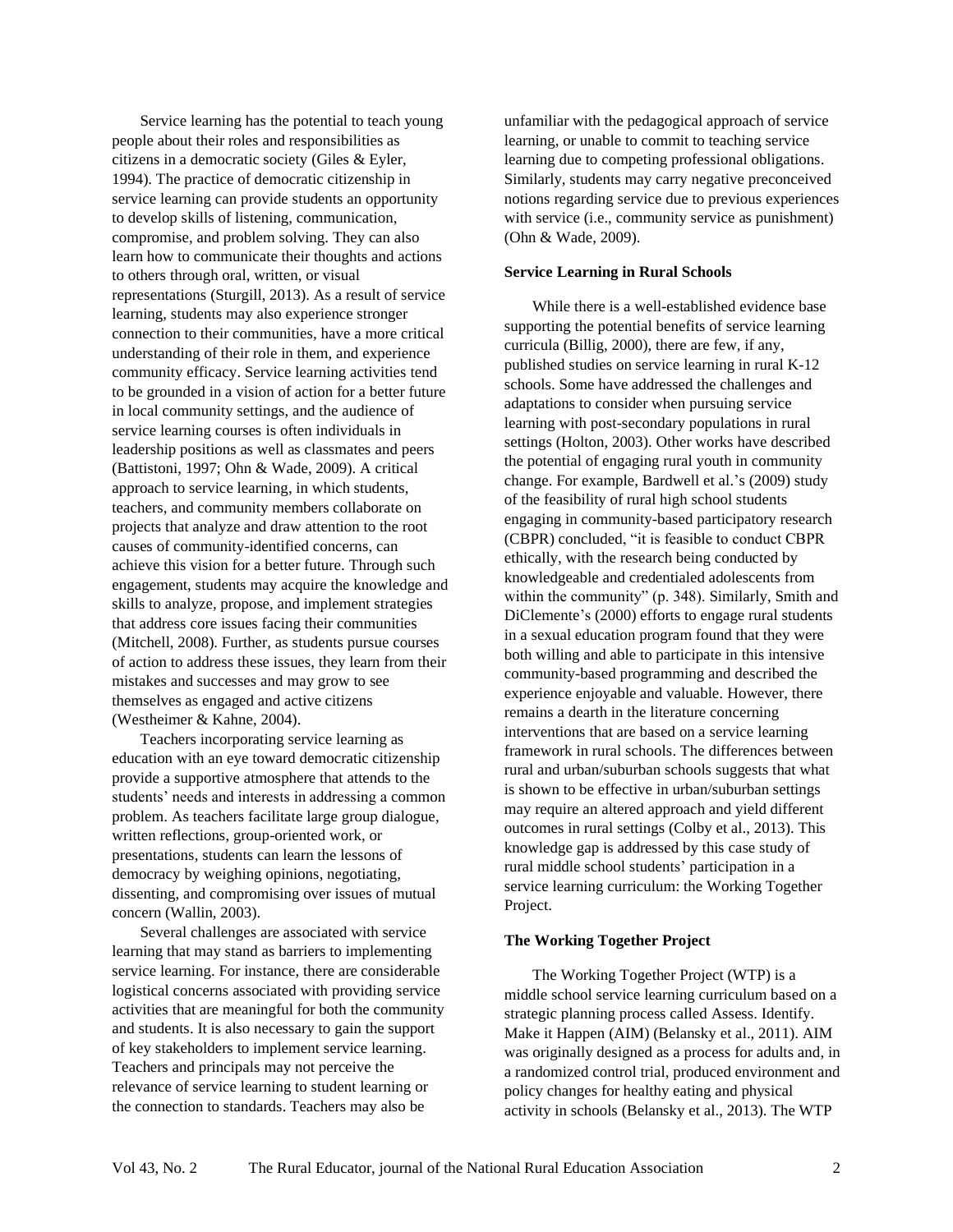curriculum repackages the major components of AIM as a middle school curriculum (Belansky et al., 2020). Specifically, a classroom teacher guides a class through the three steps of AIM: Assess, Identify, and Make it happen. During the first step, Assess, students evaluate the status of their school, examining survey data, what students think, and what adults think related to seven health problems: 1) unhealthy eating; 2) physical inactivity; 3) alcohol, tobacco and other drug use; 4) high risk sexual behavior; 5) poor mental health; 6) bullying and other social issues; 7) checking out of school. Through this step, students determine the most pressing health concerns in their school, which informs their decision to select a health problem on which to focus their efforts. In Identify, students reveal the root causes of this health problem in their school, drawing on evidence from the data, the perceptions of adults in their community, and their own experiences and ideas. Finally, in Make it Happen, students survey the status of promising and evidence-based practices in their school related to the health problem, take ownership over student-led changes, and advocate to adults for other changes to the school environment and policies to address the health problem. The students' classroom-based work is supported by a group of caring adults selected by students called the Dream Team. Dream Team members support students through the process by providing guidance and resources while honoring youth voice.

The Working Together Project was implemented at 11 middle schools in a rural, high-poverty region of Colorado, over 3 years. The curriculum was developed in collaboration with the community (see Ingman et. al, 2017), and offered during a class period of the school day (often as an elective). Key features of this curriculum are included in *Figure 1: WTP Curriculum Overview.* Principals selected teachers to implement the WTP. Those teachers were provided with a manual of lesson plans, supportive materials (e.g., presentations, art supplies), 3 days of training, ongoing technical assistance, and lists of promising and evidence-based practices for addressing health problems.

A quasi-experimental, convergent mixed methods study found that (1) schools completing the WTP curriculum implemented evidence-based practices and (2) students in WTP participating schools showed increases in students' personal responsibility to solve problems, 21<sup>st</sup> century skills, school connectedness, and program planning skills

(Belansky et al., 2020). The current study complements this and other literature by using case study methodology to provide an in-depth description of both the implementation and thematic qualities that emerged in one school implementing the WTP. In particular, this work demonstrates the potential of service learning curriculum with youth in a rural setting and showcases the promise of service learning as a means of democratic citizenship.

#### **Method**

Case studies seek to develop an in-depth understanding of complex processes and provide inferences for successes and failures which can be informative. Case study researchers study one or a few cases, collect multiple sources of data, and strive for detail and depth of analysis and description (Yin, 2003). This case study describes one WTP class in depth so that others might apply the lessons learned in this process to their contexts (i.e., naturalistic generalization) (Stake, 1995). The boundaries of this case are defined by the activities and actions of those participating in the WTP at this school. This study was guided by the following questions:

- 1. How did the WTP unfold at Montaña Middle School?
- 2. What were the benefits and challenges of the WTP for the school and students of Montaña Middle School?

#### **Participants and Setting**

The participants of this study include the student's classroom teacher who delivered the WTP curriculum (WTP teacher), the school principal, a school board member, an elementary school teacher, and 13 sixth-grade students. The school had a student population of 270 K-12 students, of which, 78% of which were Hispanic or Latino/a/x and 90% were eligible for Free/Reduced Lunch (76% Free; 14% Reduced) (Colorado Department of Education, 2021).

Montaña Middle School rests at the edge of a small, remote, rural Colorado town (National Center for Education Statistics, 2020) 100-150 miles from a metropolitan statistical area (U.S. Census Bureau, 2021). These compounding factors of rurality, poverty, and racially minoritized status are shown to have marked effects on health and educational access and outcomes (Caldwell et al., 2016; Norris et al., 2010).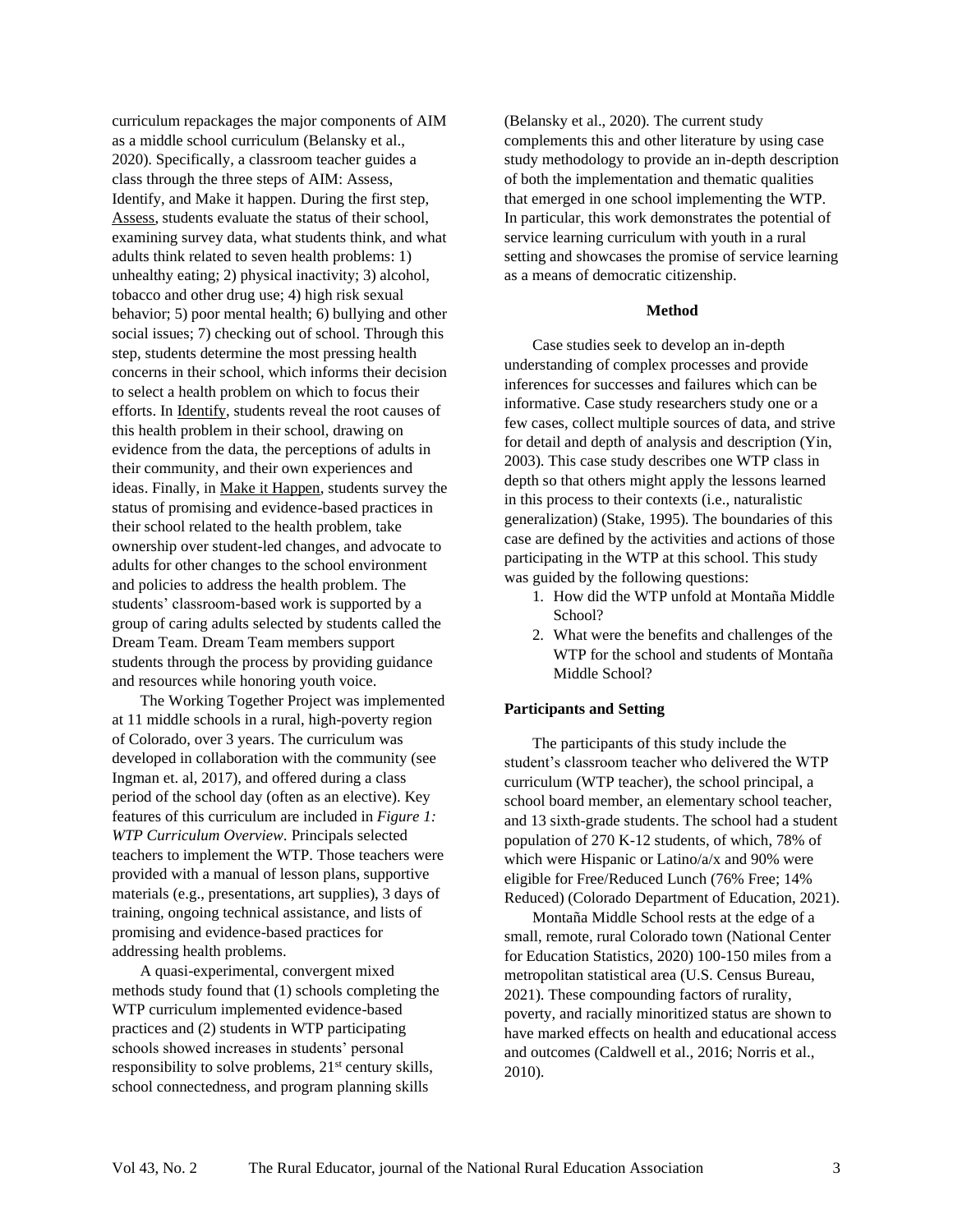



*Figure 1: WTP Curriculum Overview*

Many youth residing in the area experience extreme poverty, which is juxtaposed by the scenic beauty of formidable, snow-covered peaks and rolling foothills. Abandoned homes and trailers dot this picturesque landscape, which is populated by off-grid encampments of families without running water or electricity, exhibiting a level of poverty often hidden from view (Cox, 1998). The students in these foothills attend Montaña Middle School, which stands as an oasis of resources, connection, shelter, safety, and stability for many in the region.

#### **Data Collection**

This study draws on observational, interview, and survey data. Observations of the WTP class were conducted by a site coordinator seated in the back of the classroom recording field notes as a nonparticipant observer (Angrosino, 2007). This included 43 of the 47 lessons in the curriculum (91.5%), totaling over 35 hours of observation. The goals of

the observations were to both identify potential revisions or improvements to the WTP curriculum and to record how the WTP unfolded in the classroom.

Near the completion of the WTP, we conducted a focus group interview with the students and individual semi-structured interviews with the school principal, the WTP teacher, and Dream Team members (Seidman, 2006). Each of these interviews was approximately 60 minutes in length and focused on participants' perceptions of the WTP curriculum and outcomes of participation. WTP students also completed a 74-item survey focused on perceptions of the curriculum and outcomes of the WTP at the end of the class.

#### **Data Analysis**

Interviews were transcribed and analyzed in conjunction with student survey feedback and site coordinator observations. Through open and axial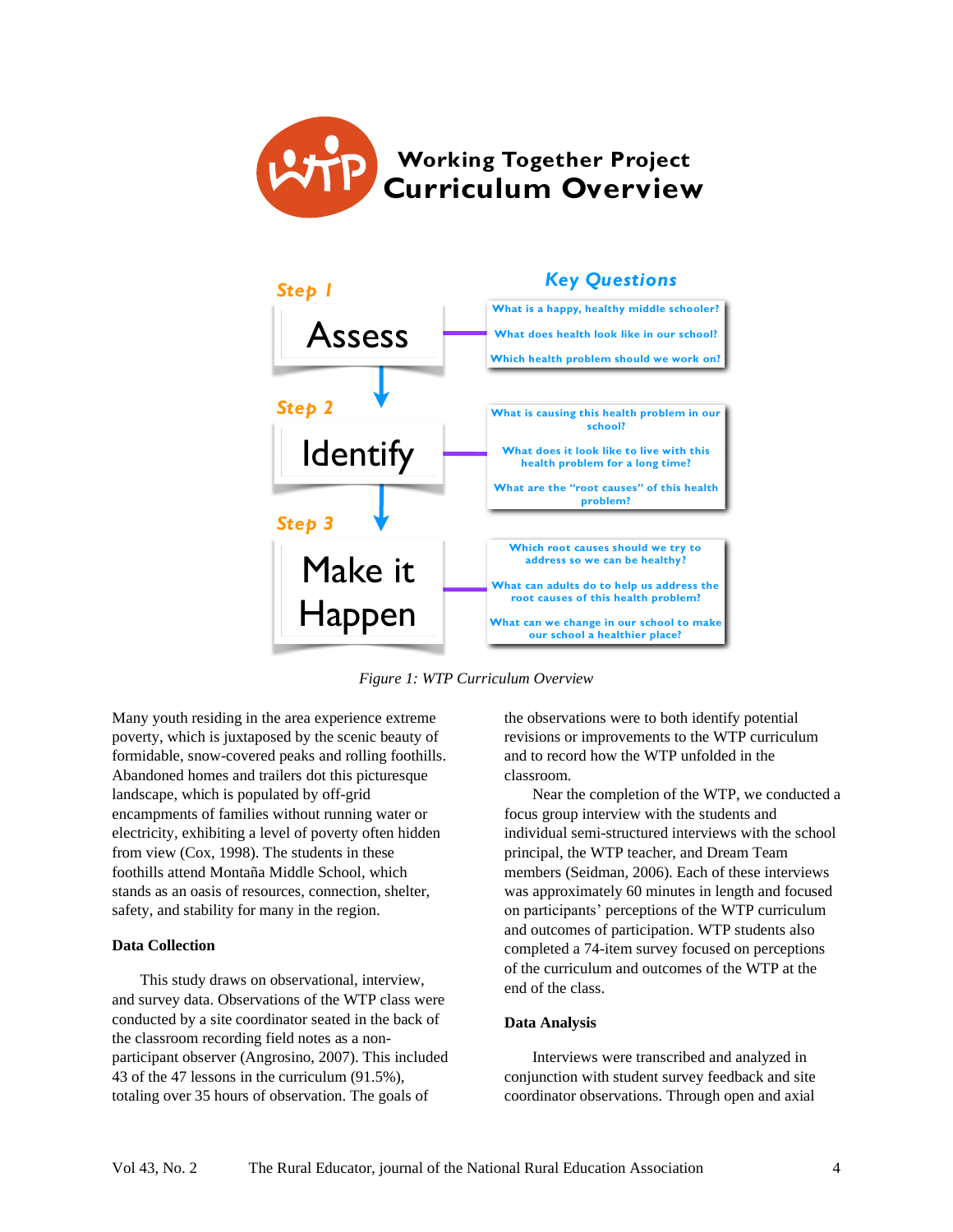coding with the lens of the research questions (no a priori codes or frameworks were applied) (Glaser & Strauss, 1967), the authors developed themes to provide an overall understanding of the case. We also convened as a group to determine the extent to which themes supported or complemented extant literature on service learning and health promotion curriculum in rural schools (see Glaser, 1965).

#### **Findings**

The findings of this case describe how the WTP curriculum unfolded, illustrate its benefits for the school and students at Montaña Middle School, and outline the challenges to implementation. All findings are supported with the voices of participants in this study.

#### **The WTP at Montaña Middle School**

At Montaña Middle School, the course was offered to replace what would otherwise have been an elective period for students. The WTP course convened for 47, 50-minute lessons during the fall semester of the school year. The WTP teacher had over ten years of teaching experience and served as a firm but calm source of authority with his students. He served as their guide through the curriculum, which followed the three steps of AIM: Assess. Identify. Make it Happen.

The students who participated in the WTP curriculum were regarded by school staff as a capable, spirited group facing severe challenges outside of school. As the WTP teacher shared, "They have a past history of being a class that just was a tough group to work with. And getting them to get interested in something and buy into it, was what my main concern was." Students were also identified as a "high-risk" group facing adversity outside the classroom, as described by the principal and a Dream Team member respectively:

I mean, they are high-risk in every kind of way you can be high-risk. They're high poverty, there's high number of issues in their home, a lot, of issues in their home life. They've been always known as the most difficult class, and they know that they have that reputation. … Many of their family members still have dirt floors, no indoor plumbing, no electricity, no running water, cloth ceilings, they make their Xmas presents out of cans and wood. I mean, it's extreme poverty. (Principal)

We could write a book on every one of those students [in that class]. I think, as their former teacher, I think those students have a lot of potential, but I think that because of their home lives [and violence at home] … I think they bring a lot of that with them … But they are very capable. Each one of them. (Dream Team member)

The WTP teacher and principal both hoped that the WTP would engage these students because it was different from traditional topics of school in scope, process, purpose, and outcome. The principal noted, "We've just about tried everything else, and I thought, 'If this doesn't help, then I don't know what would."

#### **Assess. Identify. Make it Happen.**

As a service learning curriculum, the WTP class was structured with time scheduled for teacherguided lectures, student-led discussions, student group work (e.g., planning presentations, drafting correspondence, researching practices, surveying their school), reflection, and celebration. Student reflections were structured through journals, which included prompts to consider the connection of WTP content to their own lives and experiences. Some students stapled pages together to keep excerpts private.

**Assess***.* The students began by nominating, selecting, and recruiting a "Dream Team" of adults to support the curriculum. The Dream Team was comprised of 4 members, which included the WTP teacher and the school principal (as prescribed by the curriculum) and 2 other individuals based on the following criteria: adults who (1) encourage and value youth voice, (2) work in or are involved with the school, (3) work on issues related to health, (4) are able to join students in class occasionally, (5) can help support students in making changes. The curriculum provided a protocol for students to inform potential Dream Team members about the role and to invite them to participate. Students selected an elementary classroom teacher and a school board member to serve on the Dream Team. While information on the role was shared with Dream Team members, no formal training was provided to fulfill the responsibilities of this role.

Students then conducted an assessment of health in their school drawing on two sources of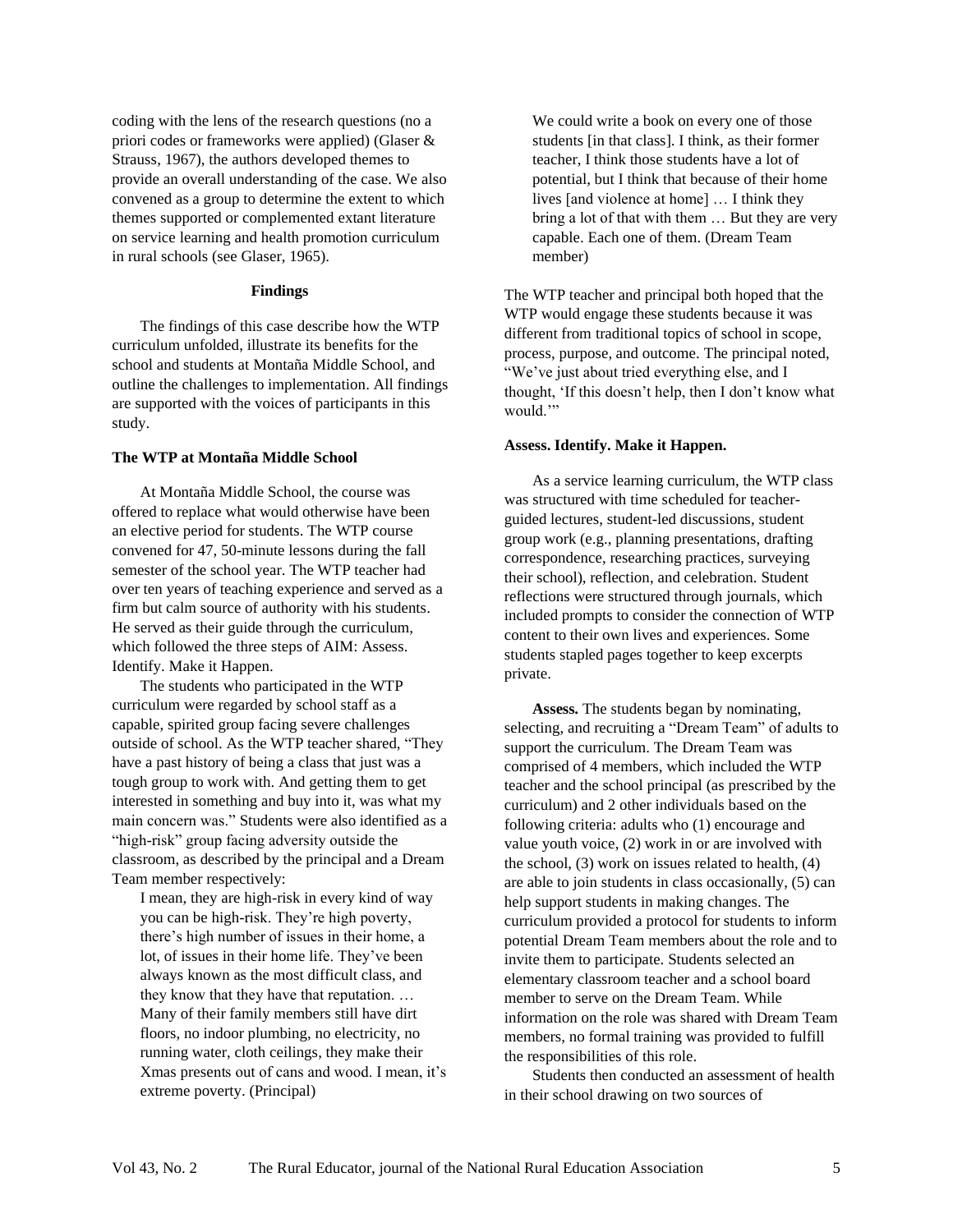information: data from the Healthy Kids Colorado Survey (a state-wide survey based on the Youth Risk Behaviors Surveillance System (Centers for Disease Control and Prevention, 2021)), and students' and the Dream Team members' views about seven health problems in their school (collected through a panelstyle interview of Dream Team members in the classroom). Students weighed the information gleaned through these efforts and engaged in deliberations to inform their votes to select which of the seven health problems they would focus on in the WTP, ultimately selecting poor mental health.

**Identify***.* Next, the students investigated this health problem at their school to identify the root causes of poor mental health in their school. They represented what they learned through a 4'x8' mural called the Looking Closer Model that featured images of students crying, captions of "depression", the longterm effects of living with this health problem (e.g., gravestones depicting suicide), students' behaviors and contexts that lead to that problem (e.g., alcohol/drugs, bullying), and the root causes of this health problem in their community (e.g., students not knowing what words to use or how to talk about mental health; students not knowing that being physically active can help them to feel physically and mentally healthier; students' belief that it is not cool or ok to talk about mental health). Students represented the causal relationships between the root causes, their behaviors and contexts leading to the health problem with yarn. Students then presented their Looking Closer Model to their Dream Team and received input before finalizing this work and moving on to the final step.

**Make it happen***.* In this final step, students developed and implemented a plan for addressing the root causes of poor mental health in their school. They accomplished this by implementing a studentled change, as well as advocating for an adult-led change to be championed by Dream Team members and other adults in the school. Changes were selected with consideration of both importance (the extent to which the change would have the desired effect with the desired audience) and feasibility (the extent to which the change could reasonably be put into place). For the student-led change, students placed "positive message" cards on their classmates' lockers, with messages such as "You're Awesome", "Have Success in the Future" "You're a star" "Nothing is impossible. The word itself spells, 'I'm possible'"

and "Be a Buddy, Not a Bully". The students decorated each card, adding a sense of personalization to the messages. Many students left these cards posted on their lockers for weeks to come.

For the adult-led change, students reviewed "menus of best practices," which were curated lists of evidence-based and promising practices based on a review of the literature of practices to address different health problems in K-12 school settings. Students researched the extent to which these practices were present in their school. This revealed several areas for improvement in the policies and practices of their school. Students learned that a tutoring service previously available to them was recently discontinued due to funding cuts. Also, they advocated for physical activity breaks during classes, after school tutoring, and a mental health team in the school; all evidence-based practices for improving student mental health (Booth et al., 2020; Frazier, Capella, Atkins, 2007; Lyon et al., 2014). They concluded their research by presenting their recommendations to the Dream Team and the school board. In response to these presentations, and with the support of the Dream Team, WTP teacher, and principal, policies were amended at the school to include physical activity breaks in the classroom. Administrators also researched and ultimately restored funding (\$40,000 annually) to the after school tutoring program for students. However, the school was not able to implement the addition of a mental health team.

As a service learning curriculum, the WTP embodied explicit values of youth voice with the intention of developing youth as change-makers through a student-led and adult-supported process. Several students noted that this approach was different from their usual courses. As one shared, "We're helping other people instead of learning about history and math. We're helping other people with their problems." While another student pointed out, "[in] both of the classes you're basically learning. In this class, you're learning how to help people."

#### **Benefits for the School**

Our analysis showed that the WTP at Montaña Middle School generated two categories of benefit for the school: cross-generational collaboration between adults and students, and an opportunity for school introspection and improvement. We elaborate on each of these benefits below.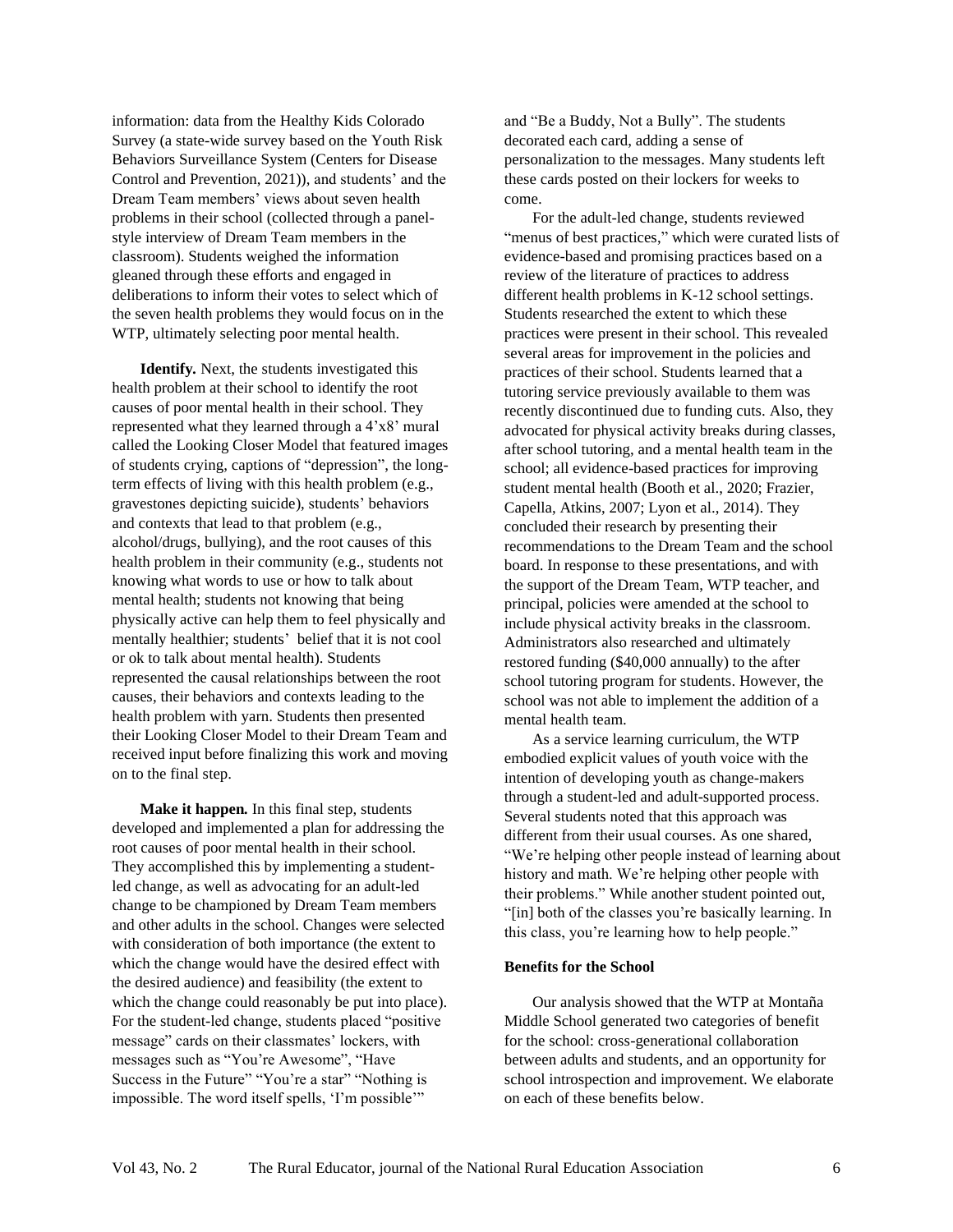**Cross-generational collaboration.** Participants regarded the collaboration between adults and youth as particularly salient benefit of the WTP. Students described both the importance and value of crossgenerational collaboration during a focus group interview:

| Researcher: | Why do we have adults involved in the     |
|-------------|-------------------------------------------|
|             | Working Together Project?                 |
| Student:    | Because adults have a really good         |
|             | judgment and so do kids, but they don't   |
|             | really know that. So I think the          |
|             | Working Together Project helped us        |
|             | talk more to adults about the health      |
|             | issues and talk to them about how         |
|             | about a lot of more stuff than we have    |
|             | because I think we're too scared to talk  |
|             | to them.                                  |
| Researcher: | Are you still scared to talk to adults?   |
| Student:    | Well, not scared, but the fact that it's  |
|             | kind of hard to talk to them because      |
|             | they're a little more grown up and they   |
|             | know a lot more than us, so we'd          |
|             | probably think that it they'll trust us   |
|             | by what we're saying.                     |
| Student:    | Adults can help us understand more        |
|             | about it so we don't have to try to do it |
|             | by ourselves in case we don't             |
|             | understand it.                            |
| Researcher: | Can you give me an example of when        |
|             | adults helped you understand              |
|             | something?                                |
| Student:    | Things that we can't do, like things that |
|             | we don't understand. Things that we       |
|             | can't read or stuff like that. Or things  |
|             |                                           |
|             | that we don't think make sense, but they  |
|             | really make sense. So they can help us    |
|             | out.                                      |
| Researcher: | What else did the Dream Team              |
|             | contribute to the process?                |
| Student:    | Things that we weren't sure of and had    |
|             | questions about asking and doing to       |
|             | make the change. We asked them and        |
|             | they gave us a lot of new ideas. Like we  |
|             | would ask them what about this idea       |
|             | and they would say, "Well this could      |
|             | happen and that could happen," so we      |
|             | would change it a tiny bit, but they      |
|             |                                           |
|             | would help us critique it.                |

The students in this discussion acknowledge the roles adults can play—as advocates and informational resources—in a collaborative process like the WTP.

The principal corroborated this assertion, commenting on the adults' supportive roles in the adult-student collaboration and the collegial sense of working on something important with students.

I think it meant a lot to the kids that they were listened to. In fact, [their teacher] told me that before we had our very first Dream Team meeting, [several students] said, "Do you really think they're going to listen to us?" and he said, "Yeah, I think they really will". And then, we really did.

… They feel respected, you know? And therefore, maybe they don't have as much of a sense of the "us and them" thing, but "we're all here for the same reason."

Dream Team members further supported these comments, identifying the need to serve this role in a youth-led, adult-supported curriculum. One Dream Team member described her role this way:

I saw it as being there to be supportive in what they were working through. … They wanted to know what we thought. They wanted to know how we saw things. I think just providing that support for them and being honest with them and being somebody, at least for their first time, that they trust.

Another Dream Team member described her role in similar terms—to be a supportive, trusting, and attentive adult:

I think that they know that somebody's there to listen. That it isn't just them doing it maybe in front of their class, that there's adults that are interested in being there and listening to what they have to say.

The principal felt that this process was the "right way" to make a change in that it was both collaborative and productive:

[This is] the "right" way because they're basing their change on data, they're talking to adults not in a controversial way, but in a way that's real collaborative—and they're coming up with something that they see needs to happen and a plan for how that could happen, but combined with talking to the adults about whether or not that's possible. So, all along the way, every step is really productive, instead of it's kind of a "us versus them" thing, it's a "we all see something that needs to happen and can we work together."

A Dream Team member supported involving youth in such collaborations that address matters of concern to the students stating, "The kids are in there. They're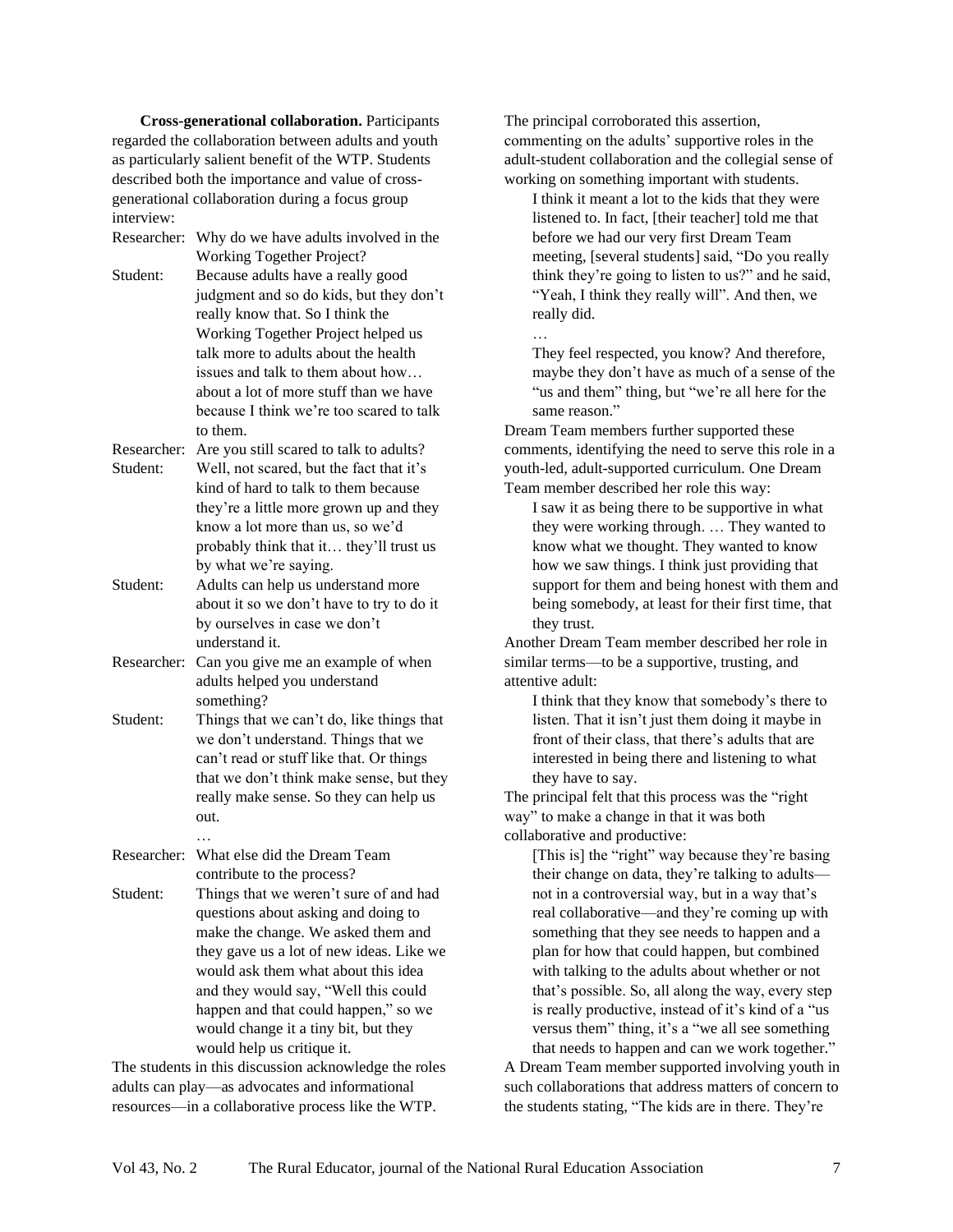the ones in there. They know what the issues are." And giving students the opportunity to collaborate with others and voice their perspective was credited for the success of the WTP. As the WTP teacher noted, "Their willingness to get excited about making a change in the school and knowing that it was their voice that was being heard. That's what really got them going."

**School introspection and improvement.** A second way in which the school benefitted from the WTP was that it provided an opportunity to critique and evaluate school policies and practices. For example, as the students presented their concerns to the Dream Team during one of three scheduled meetings, a school board member was surprised to hear that students could not schedule daily meetings with counselors. Consequently, this individual pursued this issue with her school board, which resulted in an immediate change to policy.

This example (as well as excerpts in the previous section) shows that the WTP offered teachers, students, administrators, and school board members the chance to evaluate the school's policies and practices related to student health. With busy teaching schedules and increased accountability measures being placed on the school, there is rarely time for such a review. As the WTP teacher explained, "With all the mandates on the teachers, every minute is so precious."

The WTP also provided the opportunity for the discussion of topics related to student health. For example, one Dream Team member recalled discussing the sensitive topic of high risk sexual behavior with WTP students:

I think that's the hardest topic for them to talk about. They can talk about alcohol and mental health, and checking out of school, and those things but that's probably the one area … that's a hard thing to talk about for them. And that was something that we, even as teachers and administrators, know is an important issue to address in middle school.

Thus, the WTP brought into center stage an issue that students and adults alike may not discuss unless overtly prompted to do so, despite the acknowledged importance of such an issue.

The WTP teacher also noted how the WTP was an opportunity for both students and adults to evaluate recent survey data in order to reflect on the current state of student health at their school:

Yeah, I think seeing the numbers. When we were talking to the Dream Team and said 6% of the students here tried to commit suicide. At first that number didn't really stick out to them, but then we said it might just be one person. And you just start thinking about "How would you feel if tomorrow, somebody—one person in your class—didn't come?" And so [the numbers] were eye opening to them.

While the WTP was "eye opening" for students, teachers, and administrators it was not at the expense of action. Rather this feature of the curriculum served as the springboard for implementation of changes that enabled the school to become a healthier place for students. The improvement of school practices or policies was the aim of the WTP; the premise being that engaging youth as change-makers would afford them the opportunity to make their school a healthier place (Belansky et al., 2020). As described above, the students' efforts led to two changes to the school: activity breaks in the classroom and the reinstatement of a tutoring program.

#### **Benefits for students**

The WTP is designed to benefit students in two ways: (1) by making changes to the school environment that will improve their health, and (2) by engaging students in the change-making process so that they may grow through the experience. The impact of the WTP on the school environment is concrete: students have physical activity breaks during classroom lessons and additional access to tutoring services, both of which promote their overall health. The benefits accruing for students because of their participation in the WTP, though less obvious, can be gleaned through the perspectives of those in the school community. Our analysis revealed three benefits of participating in the WTP: collaborative skills, professional skills, and growth and maturity.

**Collaborative skills***.* We have already illustrated how WTP prompted collaboration between adults and students in the school. As a result, students developed skills to collaborate with others, both fellow students and adults. To the WTP teacher, this was the most significant outcome of the curriculum:

The thing that stands out the most is having the students learn to get along and work through this project. [It] has really been something good for that class. I was really worried about doing this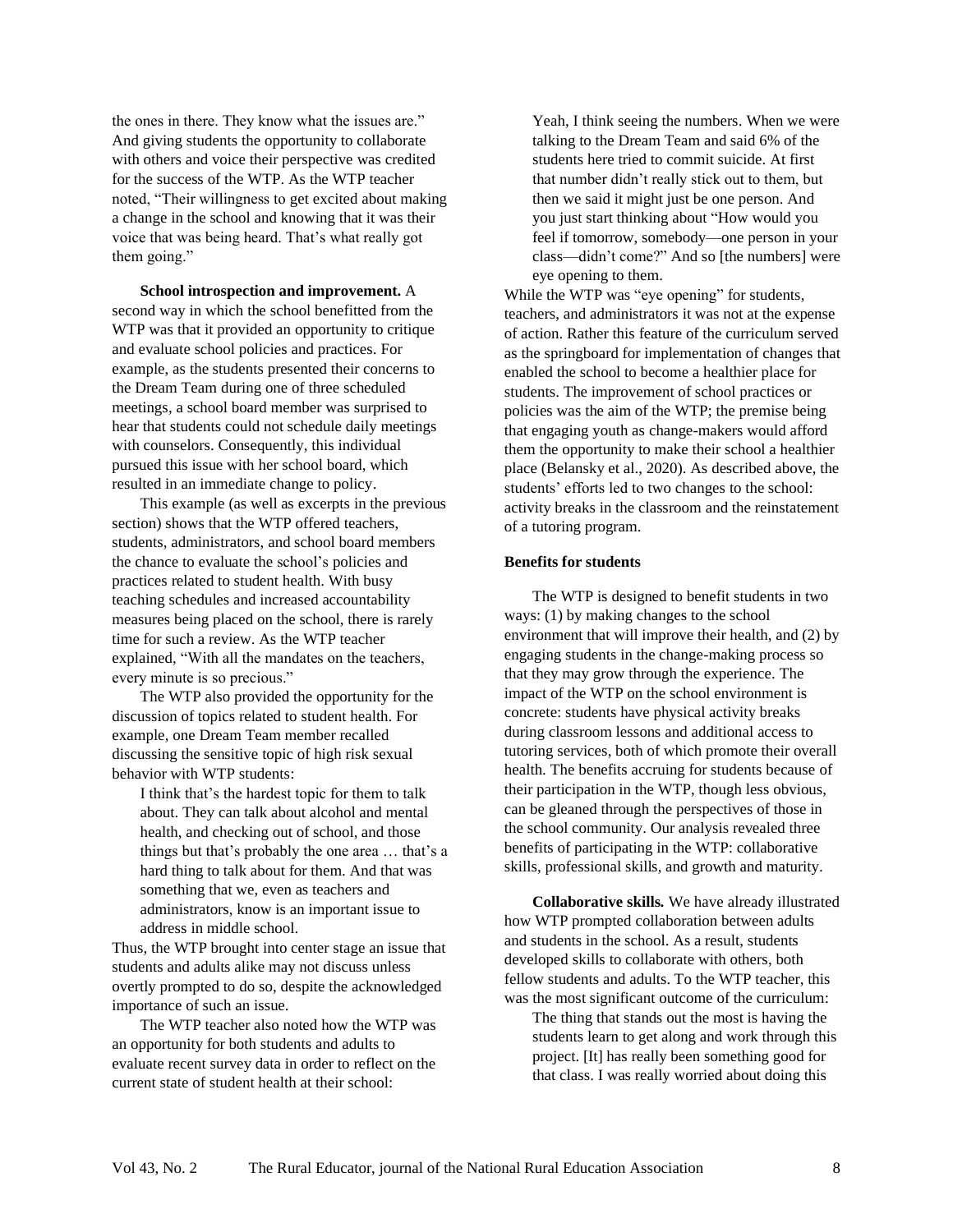project with this class, but they've really took it on head-on.

Explaining why he liked working together, one student said, "It brings us closer to each other as a class and we discuss more things together." Another student contrasted this feature of the WTP curriculum with other classes:

In this class, we worked together more as a team than we do in others. Because in this class, we can't choose who we work with, so it is like bringing us together as a class. In other classes they let us choose sometimes and sometimes we don't get along. But in this class we get along all the time.

Students also noted the differences in the ways they worked together as a group in the WTP as opposed to previous years. One student said, "Last year we wouldn't get along at all because a bunch of people would yell at each other and we would have bad attitudes," while another student agreed saying, "Yeah, there was [sic] a lot of people by themselves all the time. Like not wanting to hang out with any of the others because there was a lot of drama." When asked what caused this change, one student replied:

I think what's changed is our attitudes and that's what really helped us work together. Because last year, our attitudes used to be bad and we wouldn't want to work with each other. But this year we actually want to have partners and things like that.

This comment is also supported by student responses to a survey question asking them what skills they developed or improved by participating in the WTP: "Working together more" "Nothing" "To work" together and I would like to learn a little more" "Two skills I developed participating in this class are working together as a class and getting along with students in our class." "Working together" "To stop [bullying]" "Bullying. Brain Breaks" "Working together" "People being comfortable" "Working with classmates more and getting along with everybody."

The students worked not only with one another but also with adults. Referring to their "maturity level" the principal shared: "They're a lot better at communicating with adults. They got some practice on what that could look like and should look like when you do that in a professional, more adult way." These quotations illustrate that students, the teacher, and the principal all felt the WTP brought them together and improved their skills as collaborators.

**Professional skills.** Another theme that emerged from conversations with student and adult participants in the WTP at Montaña Middle School was the students' development of professional skills. Many professional skills were attributed to the WTP, including presenting to adults, writing professional letters, advertising and branding, and gaining understandings of school human resource and financial systems. One Dream Team member believed the tangible "tools" developed by students was the most important aspect of the project. She stated, "I think the greatest thing I liked about the program itself is that it's actually teaching them some tools." Another Dream Team member agreed saying, "I think the project is helping to give them new insight and new tools and new resources."

Though several skills were mentioned, the most salient one, brought up by students, the WTP teacher, and the principal, was that students learned how to review and make decisions based upon data. As one student shared:

- Student: Before this class, I didn't know that there was kids that felt that way in our school and that we had the percentage of kids that wanted to attempt suicide. And 32% that were feeling sad or hopeless. I didn't know that at all—now it made me realize it. And that one kid can cause big problems.
- Researcher: And when you realized that, how did it make you feel?

Student: Like this class could really make a change and stuff.

Adults in the school also commented on students' ability to leverage data to inform a decision. The WTP teacher noted students' ability to evaluate the meaning of data: "Once they started seeing some of the data about bullying and suicide it opened their eyes to some of the stuff that they were doing." The principal recalled a Dream Team meeting which illustrates students' ability to both understand and use data to make an argument:

They quoted a lot of facts from the surveys about the kids in our school and how they felt about their mental health. I don't know that there was too much in there that they were too surprised about. I know that part of the reason that they chose that subject, was partly because of the suicide piece. That really worried them. Perhaps because understanding and using data to drive decision-making was a formal aspect of the WTP curriculum, we heard repeated reference to this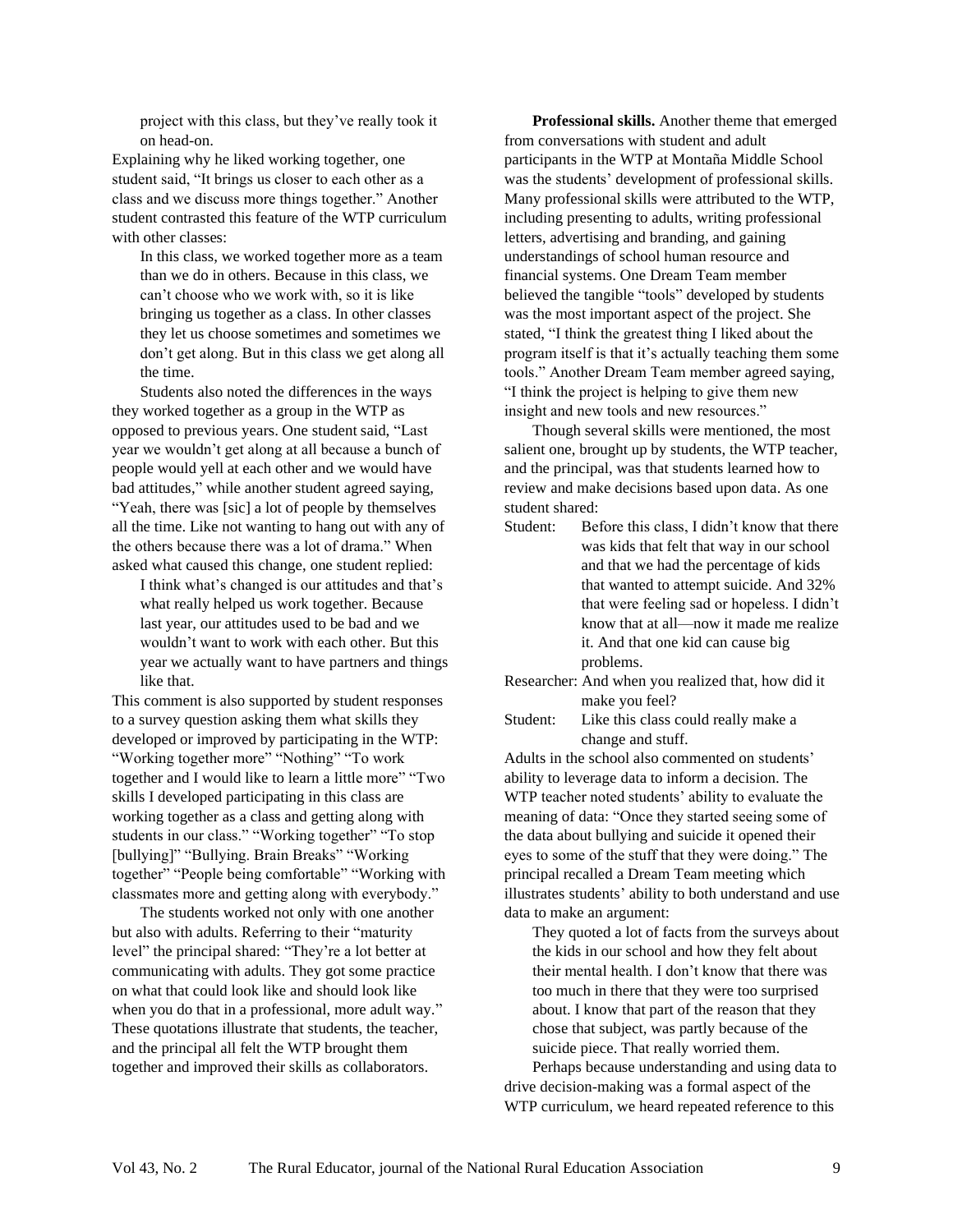skill. That said, using data to drive decisions was but one example of the professional skills students developed through the WTP. A Dream Team member explained her perception of a meeting with students, which notes a wide array of professional skills:

I thought it was really well-organized. They definitely managed their time well because we were all within a certain timeframe and they could only ask those questions while they were in class, as well as our time, so I thought that they did a really good job at doing that. And obviously, part of that was help from the teacher really keeping them on task. They were really good at listening and moving forward and asking questions, interactive.

The WTP teacher explained at length the skills he believed his students had developed as a result of the WTP:

I think they learned a lot about research, what it takes to make something happen. Just all the steps involved. They're always asking me 'Why don't we have this, why don't we have that?' Now they see how much it actually takes to make something happen. … [They learned about] note taking, some computer skills making PowerPoint presentations, writing letters. There was so much that they got to do. Look at data… … This is just a big science fair project. Being able to—for me, being able to analyze data—it's huge in science class. So that helped a lot in science. And then the reading and writing, it's a lot.

**Growth and maturity.** All interviewees referred to students' growth or improved maturity. As their principal confided, the students' history as a difficult group seemed to fade when they were charged with the responsibilities of the WTP:

[This is] a group that had been kind of ornery, and those kids have really matured so much over the course of this semester. They still have a ways to go, but certainly [the WTP] gave them a lot of skills and hopefully that's gonna carry over for them. I'm just so impressed to hear them when they're asking the questions and they're doing the interviews that have to do with this particular project. They've just risen to a level that they have not ever been at before, so it's been really neat. … This particular class has not had a good history of following through on things and with this, they do.

The WTP teacher also attested to the change in students through the WTP:

One of the biggest highlights was when the Dream Team would come in. And we had a really good Dream Team but they were also well aware of this class's past. And then after the Dream Team meetings, them coming up to me and saying, "Wow, these kids are a whole different group of kids!" I think that was a definite highlight for me. … They didn't recognize that class. They were so polite and organized, and excited.

The students corroborated their teacher's perception, noting their growth over the year. As one student explained:

In the past years we weren't as mature as we are now, but now we're kind of getting, like, more mature and wanting to grow up, so we try to look past all this drama. So if there is any drama in the class, we try to avoid it because we'll have to be with this class for a long time, so you might as well get comfortable.

When pressed for why this growth or maturation had occurred, a student responded: "Probably because we have to work a lot in this class together. That's why it's called the Working Together Project." Another chimed in:

Student: I think this class really brought us together.

Researcher: How did it bring you together?"

Student: I think we got a little bit older and with all these projects we had to do working together, we just started to get along."

While these perspectives cannot be solely attributed to the WTP, it appears that the opportunity to collaborate played a role in the group's improved maturation.

This broader theme of growth and maturity has been the subtext of other categories discussed to this point (e.g., attainment of professional and collaborative skills). As one Dream Team reflected:

Knowing those students, watching them grow, and then seeing them undertake some of these responsibilities and leadership roles, I think it was a really, really positive influence for those kids because I saw so much growth. And the way they interacted with each other and worked together was much more positive than I had seen in the past. So, I think it was great for those kids. I think they chose a great class to offer it to.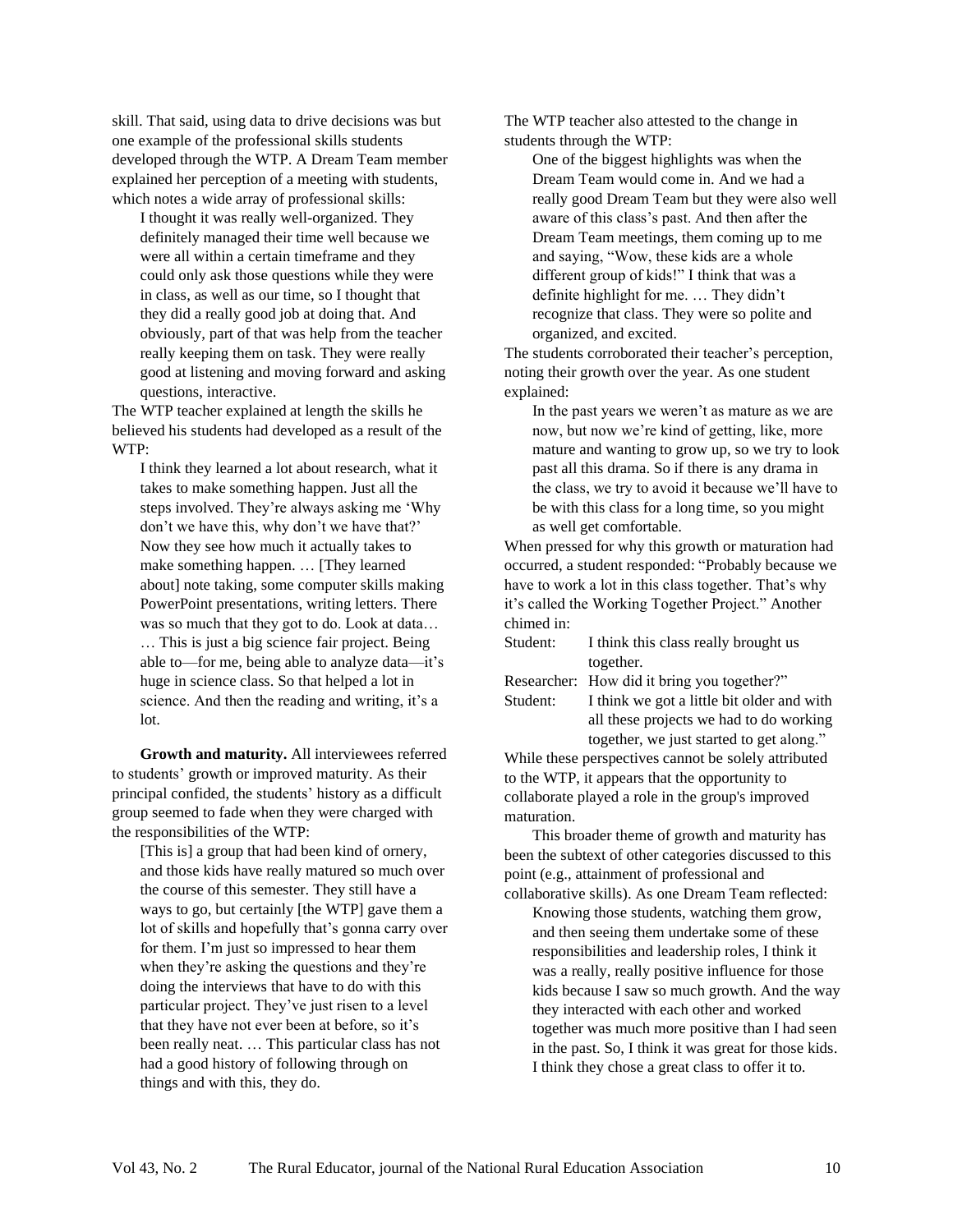Other Dream Team members described the group's growth in similar terms, as illustrated through a few excerpts:

I just really felt like they had taken ownership and had really come together to do that, and I think they really learned a lot from it. Personally, I think it will just help them move forward and maybe even look at things differently and how they would deal with things not only at school, but at home. There's a lot of growth to be had in that.

They were very mature in the way that they handled some of the issues [that] were personal and very private, and they presented their questions and their issues in a very professional manner and educated. It was obvious that they had actually done some research and they had some background.

They've definitely looked at things differently ever since the project started, you could see a difference. Just in how they related to each other, you know, because bullying is a huge issue as well as other things and you could just tell that there was a lot more support coming from them towards their fellow friends and other people in the middle school. Yeah. I think more compassion. They start[ed] thinking about things a little differently. So, I think it's had some great outcomes.

Notations of students' "maturity", "professional manner", "looking at things differently", or the fact that "you could see a difference" all further support the influence of the WTP's on their growth and maturity. However positive these comments may be, the extent to which these skills will remain with students is unknown. Referring to this issue, the principal noted:

We'll have to see, you know? It's kind of quick to say, "Wow, it turned their life around." I don't know if I could say that right now, but over time I'm hoping that we've planted some seeds that'll grow as they grow. … Particularly these kinds of skills, it's not something that you can give a final for and go, "Oh, they got it". This might be something that may just be stored inside of them and it comes up later on. These kinds of skills, where they advocate for themselves and where they go about making change in a productive way—that may happen later in their family life, or it may happen in their working life. I hope it

will be something that we'll be able to see in school, but we may not know. We don't always know.

#### **Challenges of the WTP**

While the description of events and perspectives from Montaña Middle School paints a positive picture of the WTP curriculum there were also some difficult moments. As the WTP teacher shared:

There are some days where it is tough. … Honestly, it's a group of ten kids, but there are days when it feels like there are forty kids in there because they're a very needy group that are very low academically.

In addition to the challenges presented by students, the WTP teacher was also tasked with teaching a new curriculum in a format unfamiliar to students. While we have emphasized the benefits associated with service learning, the WTP may be viewed as different from the status quo approach to curriculum and instruction in many US schools. Further, the WTP presented the teacher with several logistical concerns, not only overseeing the group work of students, but also coordinating partnerships and meetings between students and the principal, Dream Team members, and school board. These tasks are beyond the typical role and responsibilities of a sixth-grade teacher and required that he put in extra time to ensure the curriculum was a success. The WTP does not neatly align with the curriculum of many rural public schools and we would be remiss not to acknowledge the considerable effort required to reconcile this difference. Accordingly, the benefits and successes outlined here are a testament to the efforts of the teachers, administration, principals, and students.

A number of contextual factors facilitated the successful implementation of the WTP despite these challenges: a strong, experienced teacher committed to implementing the WTP with fidelity; a supportive principal; an engaged group of adults serving on the Dream Team; and a creative, hard-working group of students. Although the principal noted, "If it could work [here], it could work anywhere, because of our high poverty and our high at-risk population, high EEL, all of those things," we believe that it "worked here" precisely because of the facilitating factors in the school's context.

#### **Discussion**

Although the case of the WTP at Montaña Middle School raises several topics of interest, this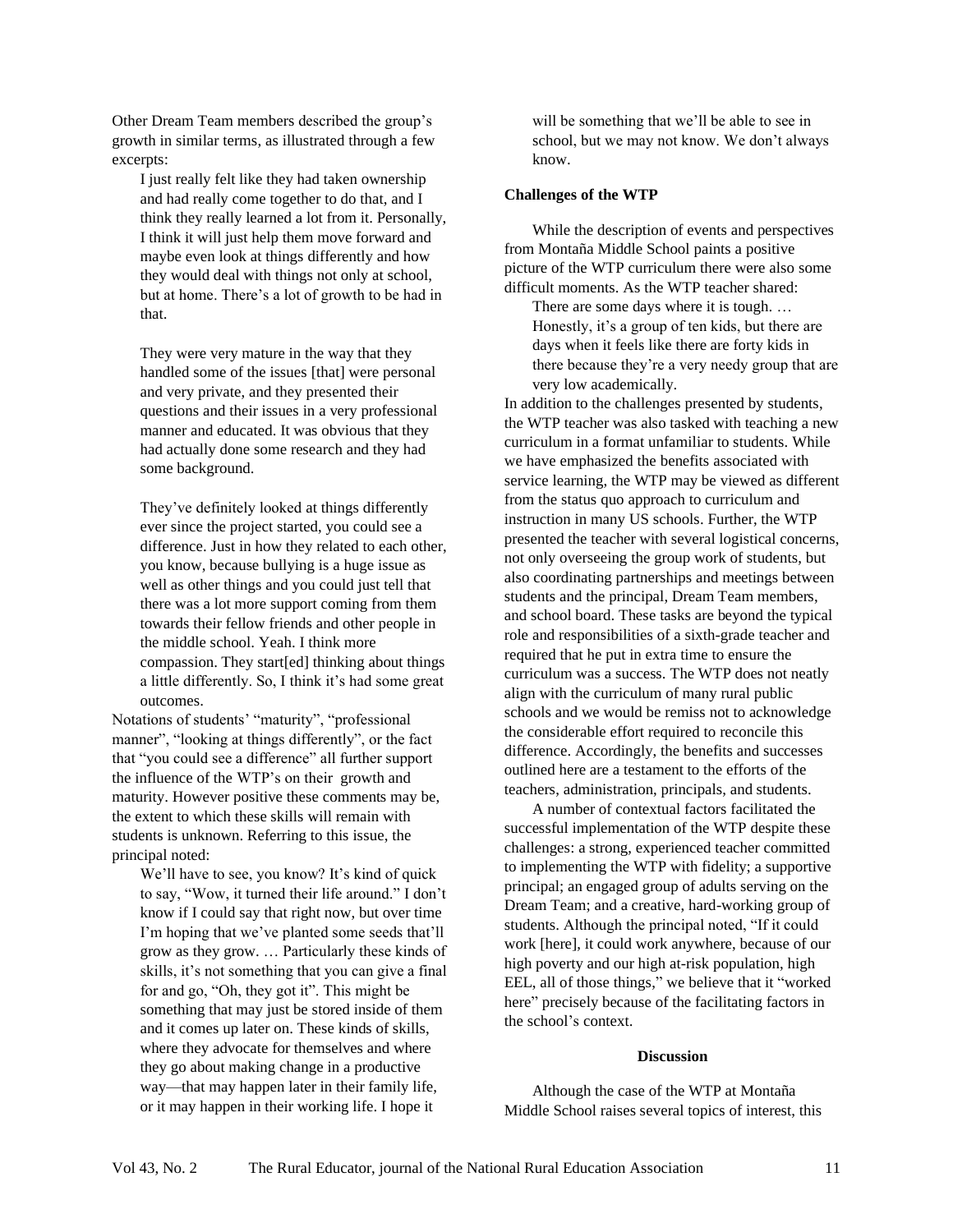discussion focuses on two points: (1) the promise of service learning as a means of democratic citizenship, and (2) the potential of service learning and health promotion in rural schools. We discuss each in turn.

#### **Service Learning and Democratic Citizenship**

As we outlined early in this work, service learning can offer numerous benefits for students and teachers (Moely et al., 2009). The case of the WTP at Montaña Middle School provides a concrete example of how a service learning health promotion curriculum can be implemented in a rural school. This case, as articulated by participants in this school, reveals four ways in which the WTP curriculum was aligned with central principles of democratic citizenship in education.

First, the participants' beliefs that students developed collaborative skills, professional skills, and growth and maturity supports Ohn and Wade's (2009) findings that service learning classes promote skills of listening, communication, and compromise. Second, the cross-generational collaboration prompted by the WTP contrasts with the sometimesadversarial relationship between teachers and students in schools (Holt, 1972; Noddings, 1992; Rogers & Freiberg, 1994), which is antithetical to a democratic conception of education (Dewey, 1916/1944). Third as a service learning curriculum, the WTP was designed to cultivate and honor youth voice and this study suggests that providing students with the opportunity to express their perceptions in collaborative efforts with adults can be among the most important benefits of the experience (see Battistoni, 1997). In the words of one Dream Team member, "I mean, students just want to be heard." Fourth, the engagement of students in a collective effort to analyze the root causes of students' poor mental health to influence features of their school supports the development of the "participatory citizen" and the "justice-oriented" citizen (Westheimer & Kahne, 2004, p. 242). This also aligns the curriculum with more critical orientations to service learning (Mitchell, 2008). Fifth, these experiences align with a broader theme of growth which is deeply intertwined with democratic education (Dewey, 1916/1944). Growth is central to Dewey's (1938/1997) conception of educative experience, which are marked by satisfaction of two criteria: interaction (interplay between students and the content) and continuity (connection with life trajectory in a direction of growth). The WTP

curriculum appears to have provided the conditions for this quality of experience for some students.

#### **The Potential of Service Learning in Rural Schools**

As we noted, service learning presents both internal logistic challenges (e.g., providing meaningful service activities, or gaining student or teacher support) as well as external challenges (e.g., skepticism of the approach, pedagogical unfamiliarity) (Ohn & Wade, 2009). These challenges are compounded by the obstacles often faced in rural schools, such as multiple roles for teachers and unresponsive national or state policies (see Gallo & Beckman, 2016; Glover et al., 2016; Wilcox, 2014). Further, as we noted, there are few examples in the literature of service learning curricula implemented in rural schools. These factors may lead rural educators to regard the task of implementing service learning in their schools as a daunting one. Indeed, the WTP curriculum was not a success with all schools participating in the broader intervention, and more inquiry is necessary to understand the critical contextual factors of what may facilitate successful implementation.

Despite the challenges to implementing service learning and a lack of evidence that such an approach has been effective in rural settings, the case of the WTP at Montaña Middle School is compelling and provides grounds for optimism. As this work illustrates, the curriculum was successful on a number of counts. The prevalence of skills attributed to the WTP when implemented in a rural highpoverty 6th grade class, and its credit as transformational for many students suggests the untapped educational potential of this approach in this context. Further, the fact that hidden poverty and experienced racism have compounding detrimental effects on health and educational outcomes in too many rural settings (Norris et al., 2010) underscores the importance of engaging youth in rural schools as active agents to expose and correct these systemic inequities. Such an exploration could be extended beyond the implementation of health and wellness issues to address other foci through service learning, such as civic engagement, advocacy, or place-based perspectives. Indeed, the WTP curriculum could be adapted to address other topics, which may position the curriculum for much broader application and influence.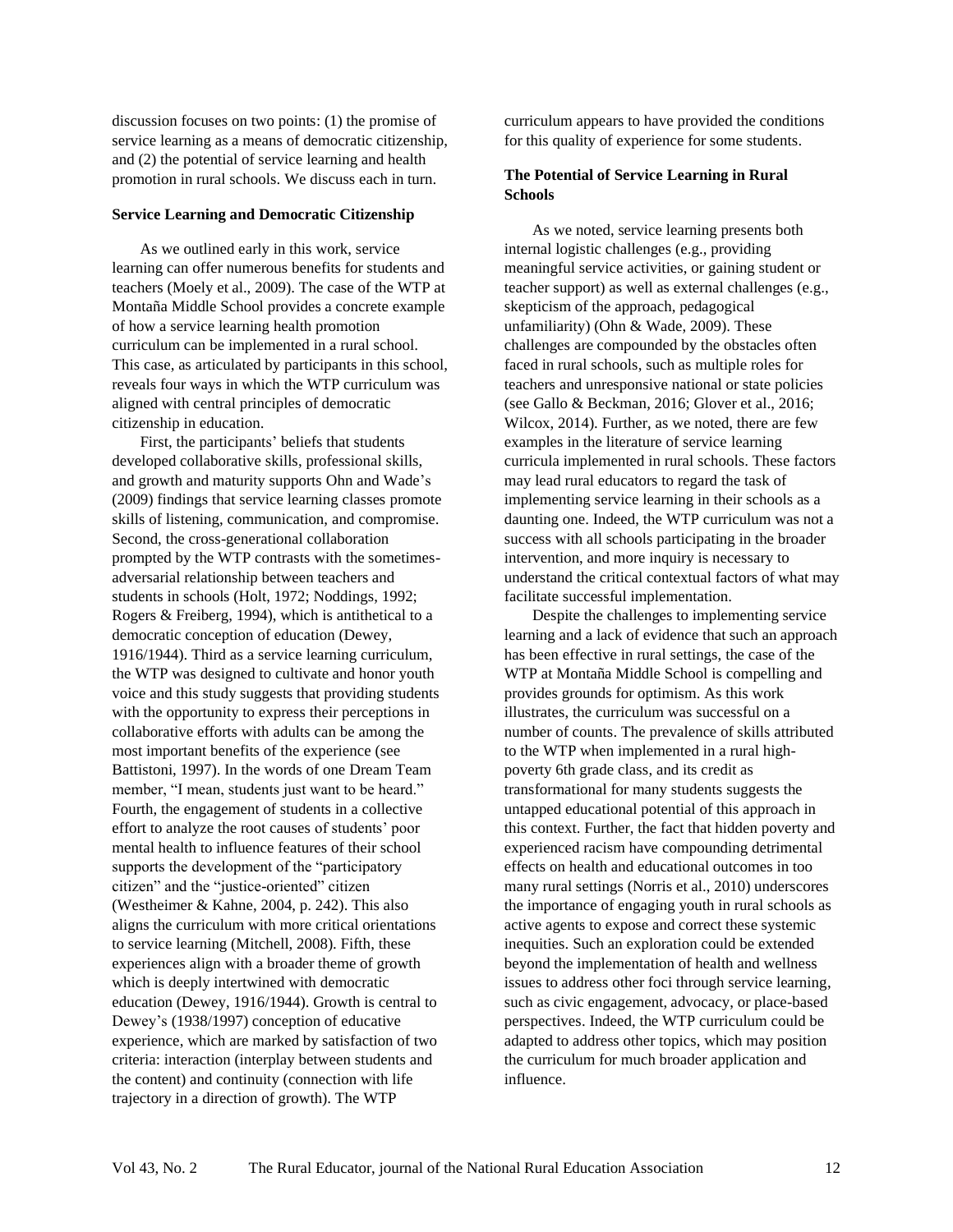The successes of the WTP also suggest that the ongoing discussion of the challenges faced by rural schools and communities may be at the expense of identifying their strengths and potential for implementing innovative educational approaches. Many of the assets common to rural settings, such as small class sizes, strong relationships, tight-knit communities, and ease in implementing changes (relative to urban districts), position rural schools as conducive to innovative action-oriented curricula such as the WTP. Such a setting is conducive to engaging youth in understanding and addressing issues or concerns in their community (health-related or otherwise). Pursuing action-oriented curricula in this way has the potential to mobilize youth as critical agents of positive change across rural settings.

#### **Limitations**

The same team implementing the WTP initiative collected and analyzed data for this study. While this presents benefits in understanding the schools, curriculum, and context of implementation, it presents challenges in bracketing biases in

evaluation. Efforts were taken throughout to ensure participants were candid in their expressions of the curriculum and we sought to remain reflexive and engage critically with the data in light of this context (Macbeth, 2001).

#### **Conclusion**

The benefits that occurred as a result of the WTP were made possible through the considerable efforts of the students, teacher, principal, and adults in the school community in collaboration with a university partner. Service learning initiatives are not always successful undertakings and more inquiry is needed of the conditions that contribute to their success in rural schools. The case of the WTP at Montaña Middle School, however, may help other educators and researchers consider the possibilities of applying similar curricular approaches in rural schools.

*Acknowledgements.* The US Centers for Disease Control and Prevention (Cooperative Agreement DP001938) funded this study (Principal Investigator: Elaine S. Belansky).

#### **References**

Angrosino, M. (2007). *Doing ethnographic and observational research.* Sage.

Autio E., & Deussen T. (2017) Recruiting rural schools for education research: Challenges and strategies. In: Nugent G., Kunz G., Sheridan S., Glover T., Knoche L. (Eds.). *Rural education research in the United States.* Springer.

Barley, Z. A. (2009). Preparing teachers for rural appointments: Lessons from the mid-continent. *Rural Educator, 30,* 10-15.

Battistoni, R. M. (1997). Service learning and democratic citizenship. *Theory into Practice, 36*(3), 150-156.

<https://doi.org/10.1080/00405849709543761>

Bardwell, G., Morton, C., Chester, A., Pancoska, P., Buch, S., Cecchetti, A., ... Branch, R.A. (2009). Feasibility of adolescents to conduct communitybased participatory research on obesity and diabetes in rural Appalachia. *Clinical and Translational Science, 2*(5), 340-349.

<https://doi.org/10.1111/j.1752-8062.2009.00155.x> Belansky, E. S., Cutforth, N., Chavez, R., Crane, L. A.,

Waters, E., & Marshall, J. A. (2013). Adapted intervention mapping: A strategic planning process for increasing physical activity and healthy eating opportunities in schools via environment and policy change. *Journal of School Health, 83*(3)*,* 194-205. <https://doi.org/10.1111/josh.12015>

- Belansky, E. S., Cutforth, N., Chavez, R. A., Waters, E., & Bartlett-Horch, K. (2011). An adapted version of Intervention Mapping is a tool for conducting community-based participatory research. *Health Promotion Practice,* (3), 440-455. <https://doi.org/10.1177/1524839909334620>
- Belansky E. S., Cutforth, N., Delong, E., Ross, C., Scarbro, S., Gilbert, L., Beatty, B., & Marshall, J. A. (2009). Early impact of the federally mandated Local Wellness Policy on physical activity in rural, low-income elementary schools in Colorado. *Journal of Public Health Policy*, *30*, S141-S160. <https://doi.org/10.1057/jphp.2008.50>

Belansky, E. S., Lohmiller, K., Ingman, B. C., Cutforth, N., Scarbro, S., & Borley, L. (2020). Creating healthy schools with middle school students as change makers. *Health Behavior and Policy, 7*(3), 260-270. <https://doi.org/10.14485/HBPR.7.3.10>

- Billig, S. (2000). Research on K-12 school-based service learning: The evidence builds. *Phi Delta Kappan,* 658-664.
- Booth, J. N., Chesham, R. A., Brooks, N. E., Gorely, T., & Moran, C. N. (2020). A citizen science study of short physical activity breaks at school. *BMC*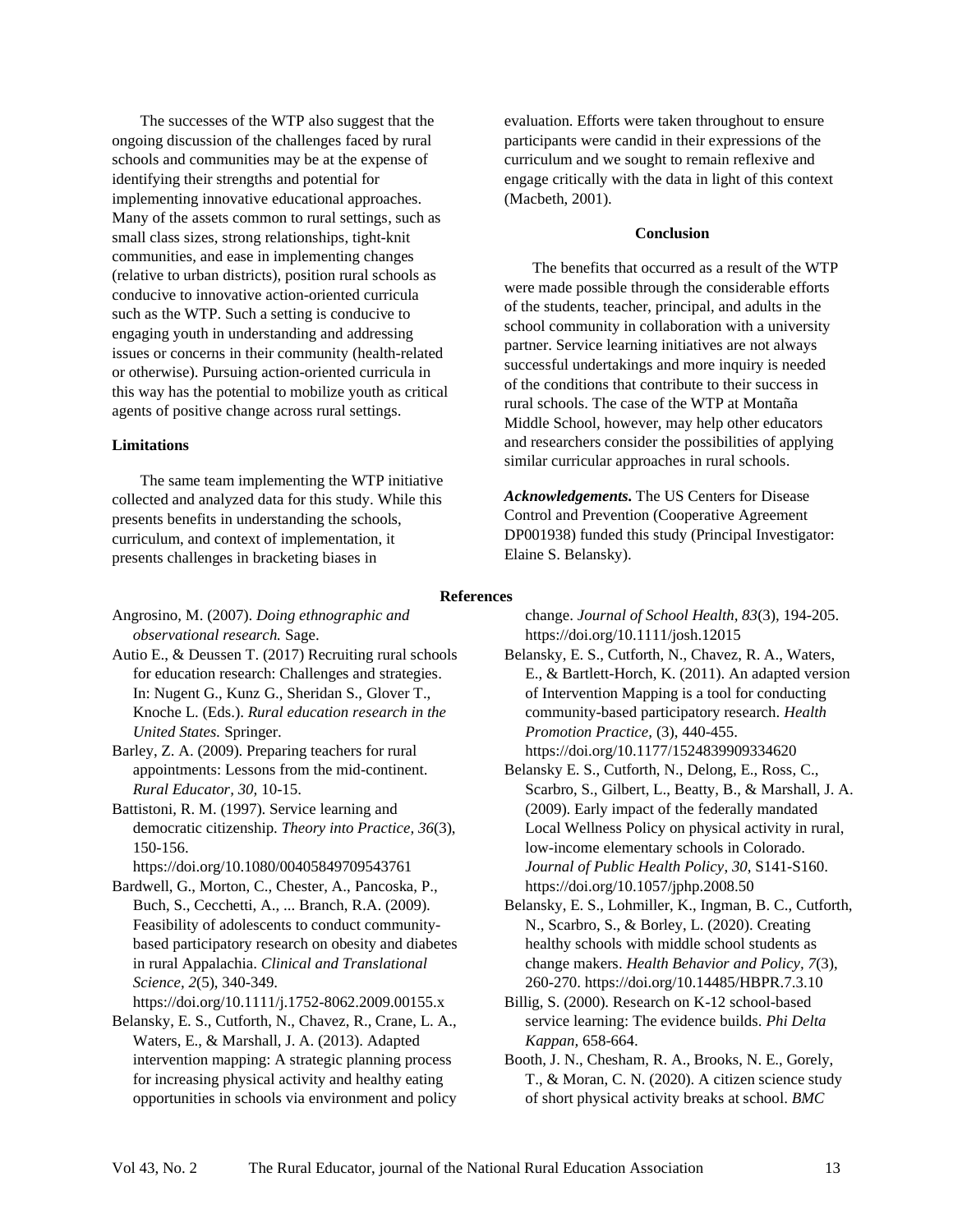*Medicine, 18,* 62. [https://doi.org/10.1186/s12916-](https://doi.org/10.1186/s12916-020-01539-4) [020-01539-4](https://doi.org/10.1186/s12916-020-01539-4)

Brenner, D. (2018). Rural educator policy brief: Rural education and the every student succeeds act. *The Rural Educator, 37*(2), 23-27.

Bryant, J. A. (2010). Dismantling rural stereotypes: One-size-fits-all solutions don't meet the needs of ignored and misunderstood rural schools. *Educational Leadership, 68,* 54-58*.*

Caldwell, J. T., Ford, C. L., Wallace, S. P., Wang, M. C., & Takahashi, L. M. (2016). Intersection of living in a rural versus urban area and race/ethnicity in explaining access to health care in the United States. *American Journal of Public Health*, *106*(8), 1463- 1469[.https://doi.org/10.2105%2FAJPH.2016.303212](https://doi.org/10.2105%2FAJPH.2016.303212)

Centers for Disease Control and Prevention. (2021). Youth Risk Behavior Survey Questionnaire. www.cdc.gov/yrbs.

Colby, M., Hecht, M. L., Miller-Day, M., Krieger, J. L., Syvertsen, A. K., Graham, J. W., & Pettigrew, J. (2013). Adapting school-based substance use prevention curriculum through cultural grounding: A review and exemplar of adaptation processes for rural schools. *American Journal of Community Psychology, 51*(1-2), 190-205.

<https://dx.doi.org/10.1007%2Fs10464-012-9524-8>

Colorado Department of Education. (2021). Fall 2012 pupil membership. [http://www.cde.state.co.us](http://www.cde.state.co.us/cdereval/rvprioryearpmdata) [/cdereval/rvprioryearpmdata.](http://www.cde.state.co.us/cdereval/rvprioryearpmdata)

Cox, J. (1998). Poverty in rural areas: Is more hidden but no less real than in urban areas. *British Medical Journal, 316*(7133), 722–722.

Dewey, J. (1944/1916). *Democracy and education: An introduction to the philosophy of education.* Macmillan Company.

Dewey, J. (1997). *Experience and education.* Kappa Delta Pi. (Original work published in 1938)

Eppley, K. (2009). Rural schools and the highly qualified teacher provision of No Child Left Behind: A critical policy analysis. *Journal of Research in Rural Education, 24*(4).

Frazier, S. L., Capella, E., & Atkins, M. S. (2007). Linking mental health and after school systems for children in urban poverty: Preventing problems, promoting possibilities. *Adm Policy Ment Health & Ment Health Serv Res, 34*, 389-399. <https://doi.org/10.1007/s10488-007-0118-y>

Gallo, J., & Beckman, P. (2016). A global view of rural education: Teacher preparation, recruitment and retention. *Global Education Review, 3*(1). 1-4

Giles, D. E., & Eyler, J. (1994). The theoretical roots of service-learning in John Dewey: Toward a theory of

service-learning. *Michigan Journal of Community Service Learning, 1*(1), 77-85.

Glaser, B. G. (1965). The constant comparative method of qualitative analysis. *Social Problems, 12*(4), 436- 445.

Glaser, B., & Strauss, A. (1967). The discovery of grounded theory: Strategies for qualitative research. Sociology Press.

Glover, T. A., Nugent, G. C., Chumney, F. L., Ihlo, T., Shapiro, E. S., Guard, K., Koziol, N., & Bovaird, J. (2016). Investigating rural teachers' professional development, instructional knowledge, and classroom practice. *Journal of Research in Rural Education, 31*(3), 1-16.

Holt, J. (1972). *Freedom and beyond.* E. P. Dutton.

Holton, N. (2003). *Service learning in the rural community college.* (ERIC Document Reproduction Service No. ED 480576).

Ingman, B. C., Lohmiller, K., Cutforth, N., Borley, L., & Belansky, E. S. (2017). Community-engaged curriculum development: Working with middle school students, teachers, principals, and stakeholders for healthier schools. *Curriculum and Teaching Dialogue, 19*(1), 9-34.

Lyon et al., (2014). Taking evidence-based practices to school: Using expert opinion to develop a brief, evidence-informed school-based mental health intervention. *Advances in School Mental Health Promotion, 7*(1), 42-61.

<https://doi.org/10.1080/1754730X.2013.857903> Macbeth, D. (2001). On "reflexivity" in qualitative research: Two readings, and a third. *Qualitative* 

*Inquiry, 7*(1), 35-68. [https://doi.org/10.1177](https://doi.org/10.1177%2F107780040100700103) [%2F107780040100700103](https://doi.org/10.1177%2F107780040100700103)

McConnell, T. J., Parker, J. M., Eberhardt, J., Koehler, J., & Lundeberg, M. A. (2012). Virtual professional learning communities: Teachers' perceptions of virtual versus face-to-face professional development. *Journal of Science Education and Technology, 22*, 267-277.

<https://doi.org/10.1007/s10956-012-9391-y> Mitchell, T. D. (2008). Traditional vs. critical servicelearning: Engaging the literature to differentiate two models, *Michigan Journal of Community Service Learning*, *14*(2), 50-65.

Moely, B. E., Billig, S. H., & Holland, B. A. (Eds.). (2009). *Creating our identities in service learning and community engagement*. Information Age Publishing.

National Center for Education Statistics. (2020). *Locale classifications.* Institute of Education Statistics. [www.nces.ed.gov](http://www.nces.ed.gov/)